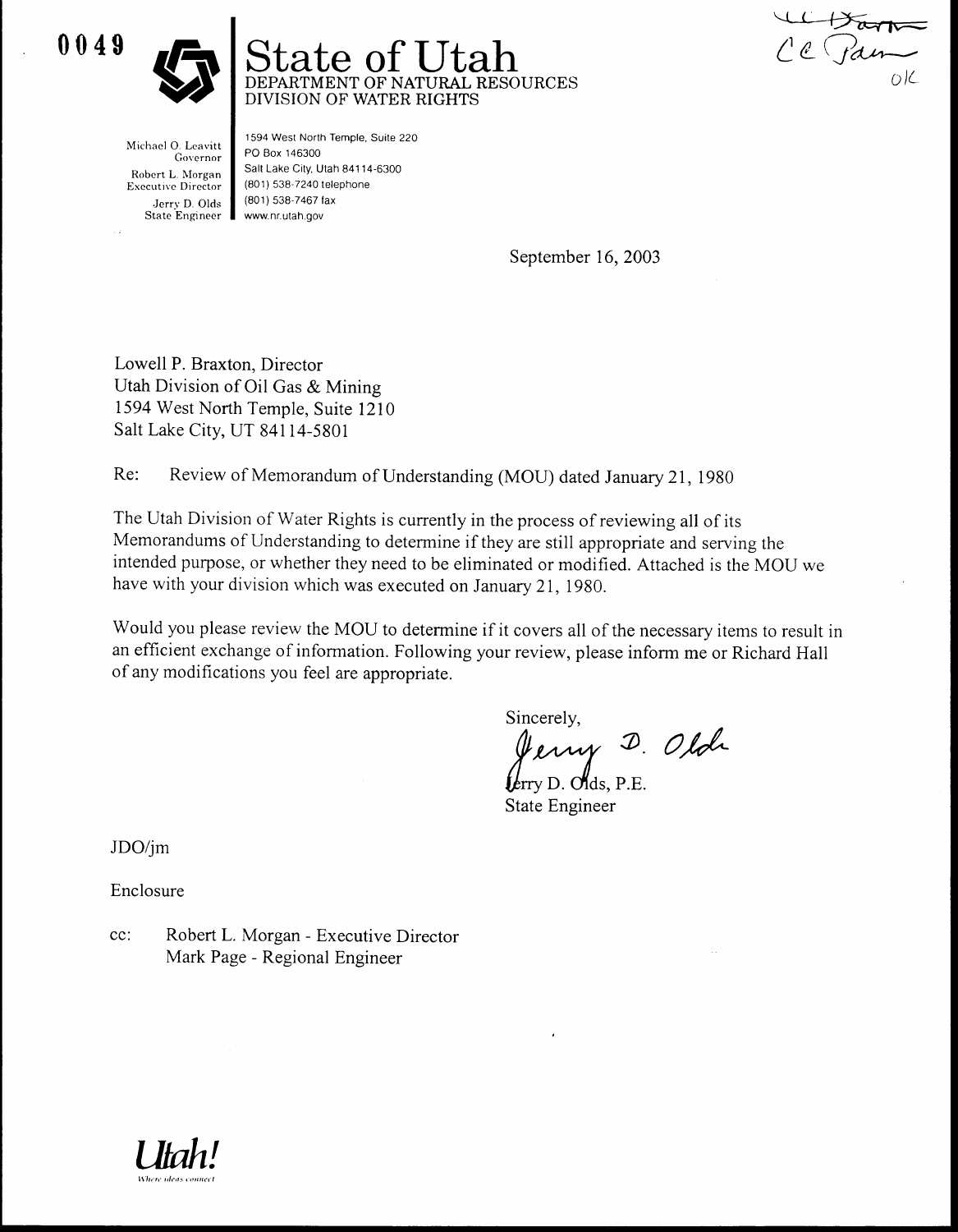# RECEIVED

APR 1 4 1994

#### MEMORANDUM OF UNDERSTANDING

WATER RIGHTS

### BETWEEN

THE UTAH DIVISION OF OIL, GAS, AND MINING

AND

THE UTAH DIVISION OF WATER RIGHTS,

DAM SAFETY SECTION

The Utah Division of Oil, Gas, and Mining (DOGM) and the Utah Division of Water Rights, Dam Safety Section (Dam Safety) hereby enter into a memorandum of understanding this  $\Omega$ 1<sup>9</sup>Y day of *Lanualy*, 1980.

#### ARTICLE I - PURPOSE

This memorandum of understanding provides an operating agreement by which DOGM as lead agency and Dam Safety as consulting agency shall execute their respective responsibilities concerning regulation of the impacts of surface and underground coal mining activities on water retention facilities in the State .

#### ARTICLE II - POLICY

The DOGM is the designated regulatory authority for the State of Utah responsible for implementation and enforcement of a statewide program for the regulation of coal mining and reclamation activities under State and federal law. Dam Safety has the responsibility to assure the safety of water retention facilities which may be developed at a mine site. (Section 73-5-5-12, Utah Code Annotated 1953, as amended.)

## 00191

1. a. 

...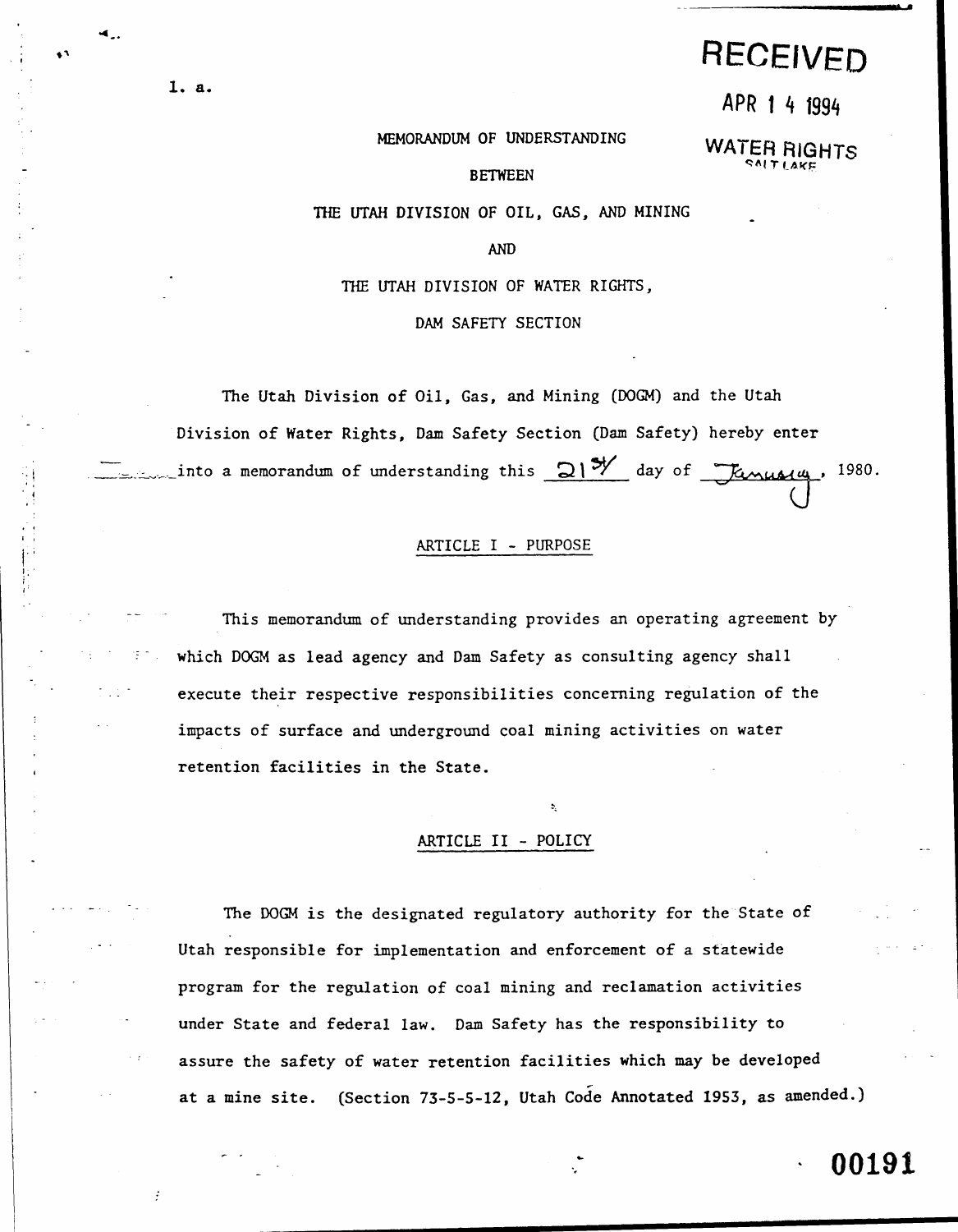Therefore, it is the mutual desire of the DOGM and Dam Safety to work in harmony for the common purpose of preserving the water resources of the State and assuring the safety of water retention facilities developed at a mine site.

#### ARTICLE III -ADMINISTRATION

A. Pre-design Consultation.

r

.,

 $\label{eq:2} \frac{1}{4\pi}\left(\frac{1}{\sqrt{2}}\right)^{1/2}$ 

I

 $\cdot$ 

 $\mathbf{r}$ 

7

,

i

I

I

I

 $\blacksquare$ 

I

1. When the DOGM is contacted by an operator who is intending to mine coal in sufficient quantities to require a permit to conduct such activities, the DOGM will notify Dam Safety of the proposed development . Such notification will include a legal description or map of the proposed location and adjacent areas, a description of the size of the proposed impoundments and the proposed duration of mining activities.

2. Dam Safety will respond to the DOGM and the operator within 2 weeks of notification, concerning state specifications for water retention facilities proposed at the mine site.

B. Mine Plan Review.

<sup>1</sup> . Upon submission of a mining and reclamation plan to DOGM, the DOGM will forward a copy of the mining and reclamation plan to Dam Safety. If information additional to that contained in the operator's submission is required, Dam Safety is responsible for contacting the operator to obtain such information. Copies of such requests and also copies of the company's submittal in response to the request will be submitted to DOGM.  $00192$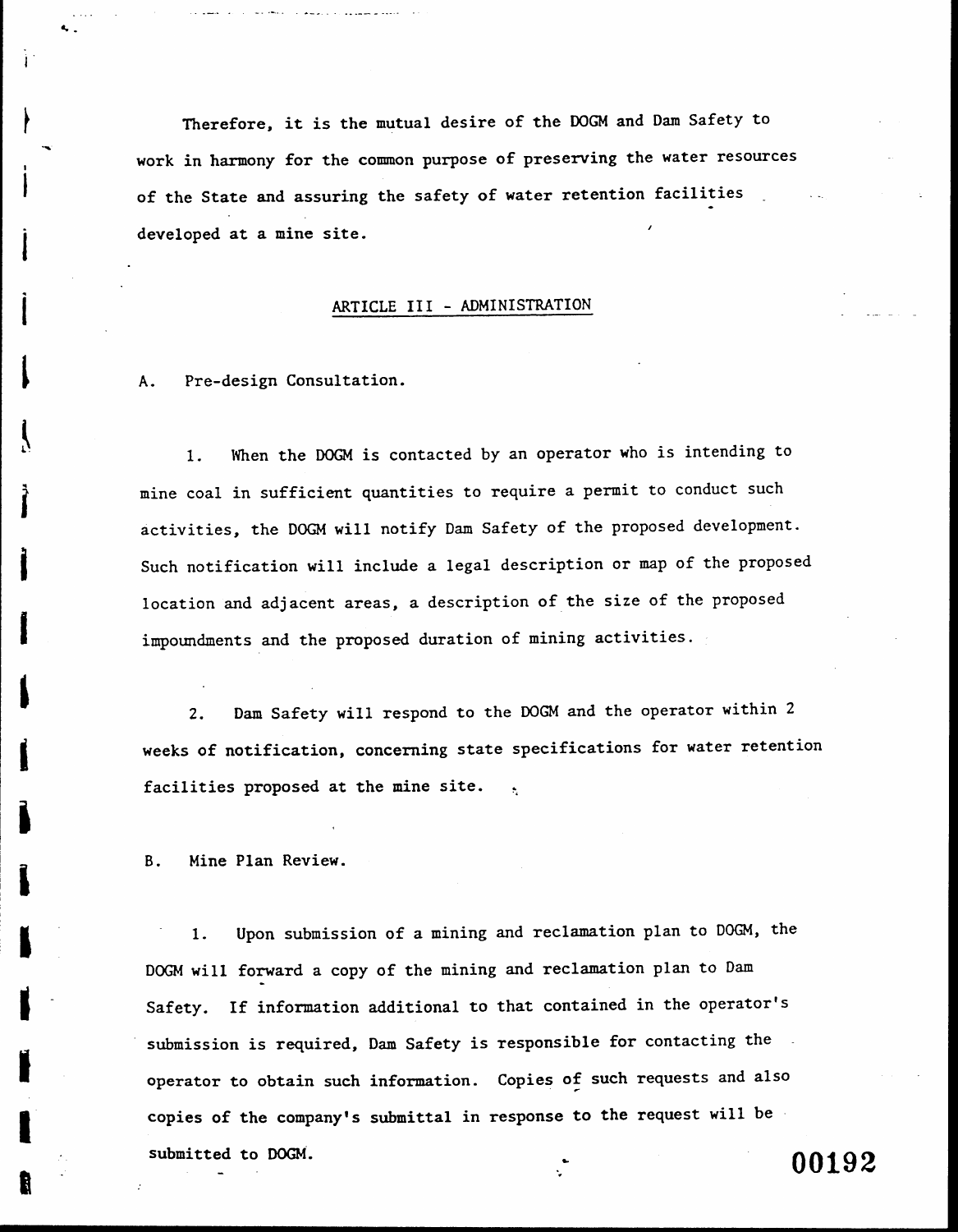2. Within 30 days of receipt of the mining and reclamation plan, Dam Safety shall contact DOGM with their final response to the agency's proposed action on the operator's application .

3. If Dam Safety proposed to reject the plan for failure to meet. water retention safety standards the DOGM will call a conference between the state and the operator at the earliest possible date.

C. Existing Authority.

..

-<sup>0</sup>4

<sup>1</sup> . Nothing in this Memorandum of Understanding nor in the above mentioned laws and regulations concerning coal mining and reclamation shall interfere with Dam Safety's administration of Section 73-5-5 through 12, Utah Code Annotated 1953, as amended .

### ARTICLE IV - TERMINATION

This memorandum of Understanding shall become effective when signed by the respective parties to this agreement. The memorandum shall remain in force until terminated by mutual agreement, or by either-party upon thirty (30) days written notice to the parties. Amendments to this agreement may be proposed by either party and shall be adopted upon written agreement by all parties.